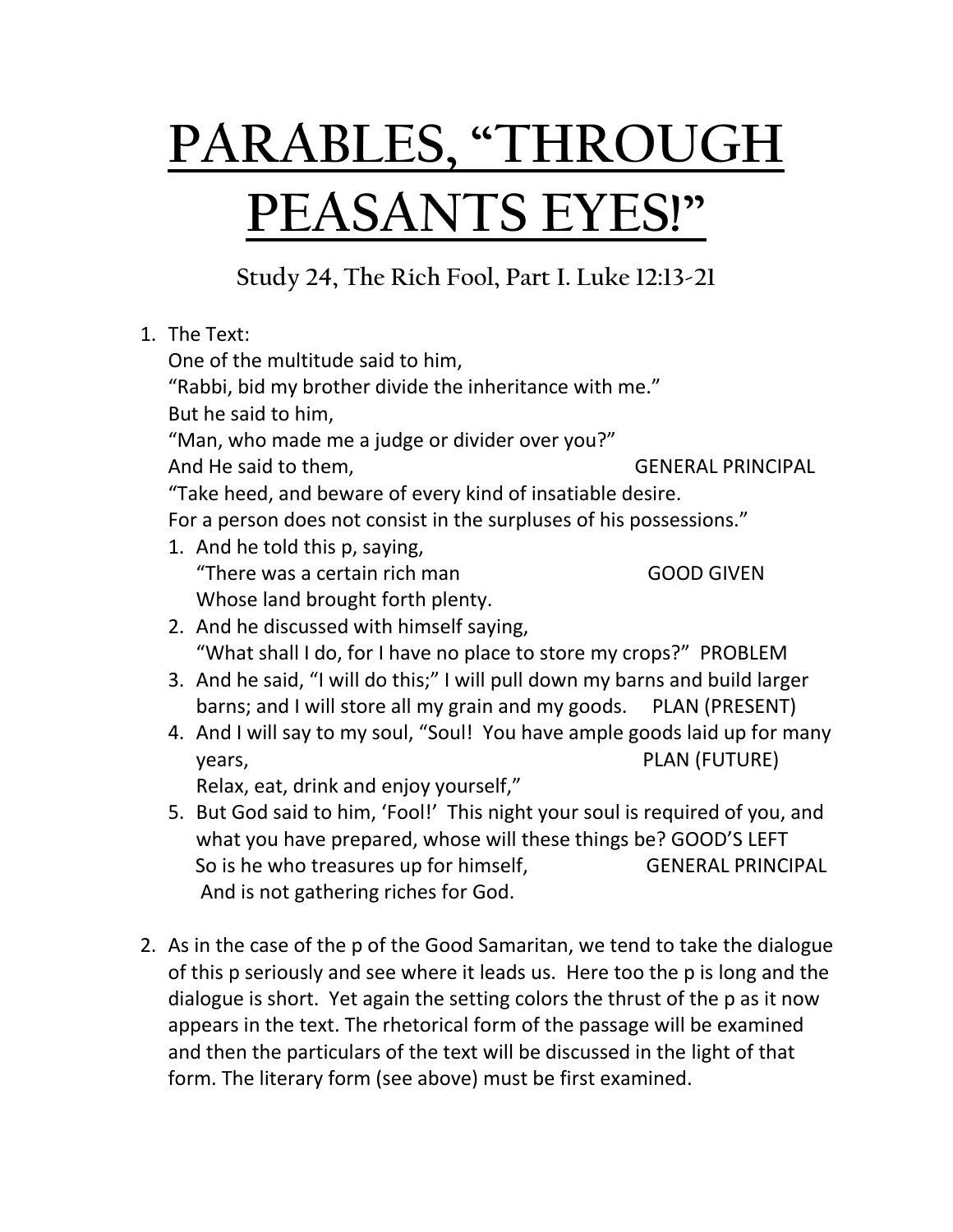- 3. The overall literary form is simple and clear. It begins with a single exchange between Jesus and an anonymous petitioner that takes the form of a demand and a response. There is one wisdom saying said before and one after the p. The p falls naturally into five stanzas. The first tells of goods given and the firth closes the p with these same goods left behind. In the center of the p, the rich man makes three speeches. It is clear that the first and second speeches are intended to be separate, because the  $2<sup>nd</sup>$  has the redundant words, "And he said." Also, one senses that time elapses between the enunciation of his problems and the rich man's intended solution. His second and third speeches are together, yet there is a shift of emphasis that divides the speech into two halves.
- 4. He begins with the present in which he will build his barns and store his crops. Then in the years to come he will enjoy the 'good life.' Looking then at these three statements, in the first, stanza 2, he outlines the problem. In the second, stanza 3, he decides on a solution. In the third stanza, stanza 4, he reflects on the future in light of that solution. In stanza 5 God speaks. The center is a crucial turning point, for the rich man in that speech decides what he will do to solve his problem.
- 5. We have this same feature in the p of the "Unjust Steward." (Luke 16:1-8) In that p there are 7 stanzas, but again in the center has a soliloquy in which the principal character suddenly decides on a solution to the problem set forth in the openings stanzas. (Bailey). The very climax in the 3<sup>rd</sup> stanza is related to the beginning and end of the p. In this case the inner relationship is slight and slightly unconscious, yet it is there. In the first stanza, goods are *given*. In the central stanza, they are stored and in the last stanza, they are *left.*
- 6. Furthermore, the beginning and end talk of God's gifts. In the  $1<sup>st</sup>$  stanza, God gives plenty. In the  $5<sup>th</sup>$  (as we will note later on) the man's soul is on loan from God. With this literary structure in mind, we will proceed to be an examination of the text.

THE INITIAL DIALOGUE:

7. "One of the multitude said to him, 'Rabbi, bid my brother to divide my inheritance with me.'" But he said to him, "Man, who made me a judge or divider over you." As we have seen in 10:25, the Greek word for "teacher," can be traced back to the Hebrew, "Rabbi." The Rabbi was expected to be knowledgeable regarding the law and ready to give a legal ruling. Jesus' understanding of his ministry does not include passing judgment on legal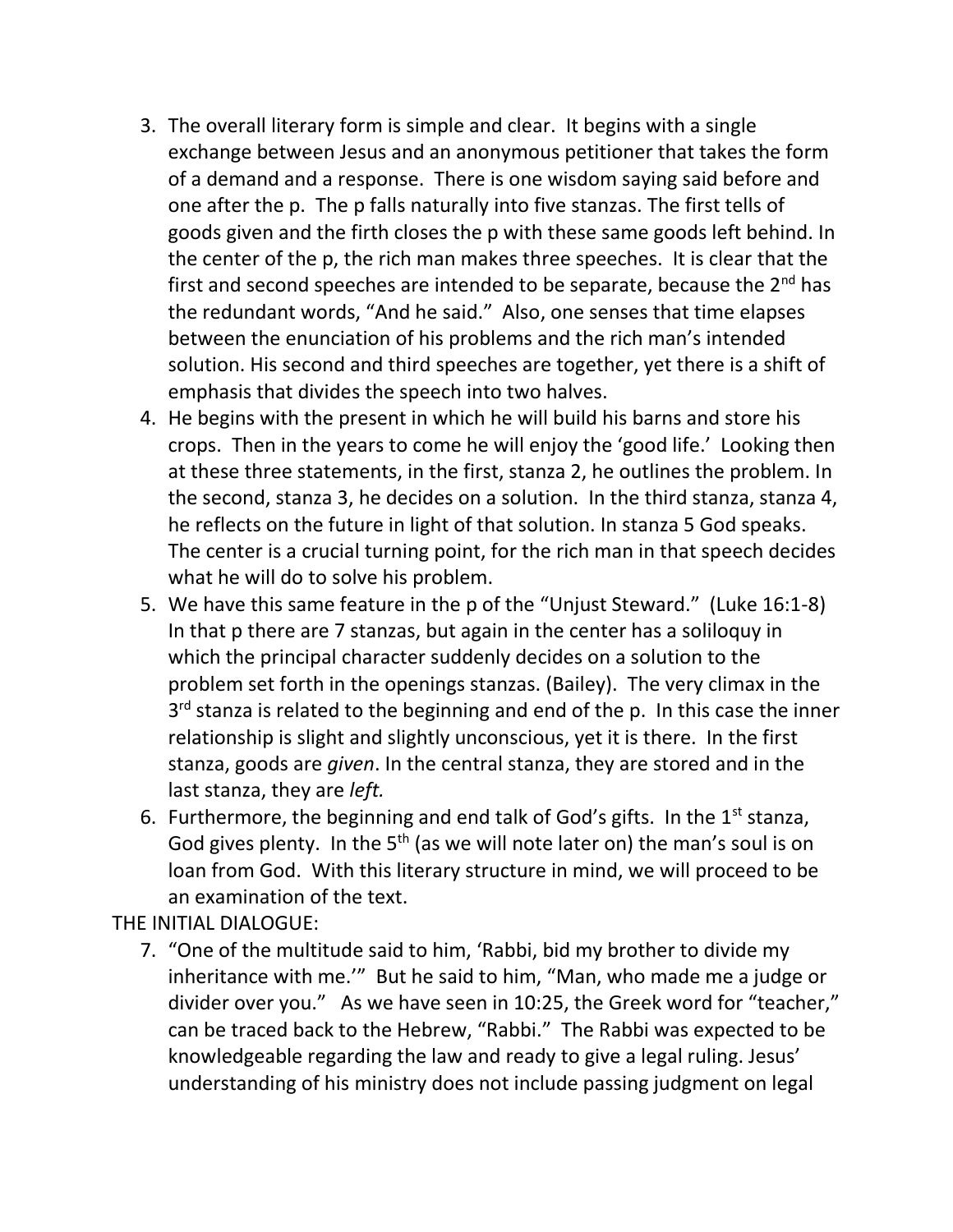cases. There was precedent for this. We are told that some sages, "withdrew" from public affairs and even thanked the Almighty for not knowing how to administer justice." (Safari). Ibn Al Salibi offers the intriguing suggestion that the brother involved was already a disciple and was thus under Jesus' authority. The greedy petitioner then wanted Jesus to tell the brother/disciple and was thus under Jesus authority. The greedy petitioner then wanted Jesus to tell brother/disciple to forsake everything by naturally giving it to the brother/petitioner (Ibn al Salibi). Such details are in harmony with the story, but are imaginative and unfounded.

- 8. Yet more can be subsidized. This petitioner is not asking for arbitration, but rather ordering the judge to carry out his wishes. He has already decided what he wants and he tries to use Jesus. To say, "Rabbi, my brother and I are quarrelling over our inheritance; will you mediate?" is one thing. To order Jesus to implement his plan is something else. It is little wonder that Jesus' response has a tinge of gruffness in it as we will observe.
- 9. The specific background is well known. The father dies and leaves the inheritance as a unit to his sons. Psalm 133:1 reflects how pleasant it is when sons manage harmoniously to cooperate in such situations. Daube observes that to "dwell together" is a technical term in the O.T. It is an assumed standard. Thus when Abraham finds it necessary to break with his kinsman Lot, "it is regarded as a sad necessity which calls for justification," (Duabe, see Gen. 13:5-7). In the NT the same assumptions are operative. Luke 16:9 presents the dilemma of a servant where the father dies and they suddenly have two masters.
- 10.In our text, 1 brother wants to help in pressuring the other into finalizing a division between them. The Rabbis stated that if one her wanted a division of the inheritance it should be granted. (Roman law required consensus on the part of both parties; Duabe). Thus the petitioner seems to be saying, "Everybody knows the opinion of the rabbis. I am right, my brother is most naturally understood to be property." Indeed, we are here dealing with the ME most sensitive problem, both then and now, namely a cry for justice over the division of land.
- 11.The question of justice for those who cry out seeking it an important concern of many biblical writers from Amos onward. Luke himself has more material from the tradition on the question of justice for the poor and downtrodden than any other evangelist. Early in Luke Mary expresses joy at the exaltation of those of low degree, Luke 1:52. A number of p help